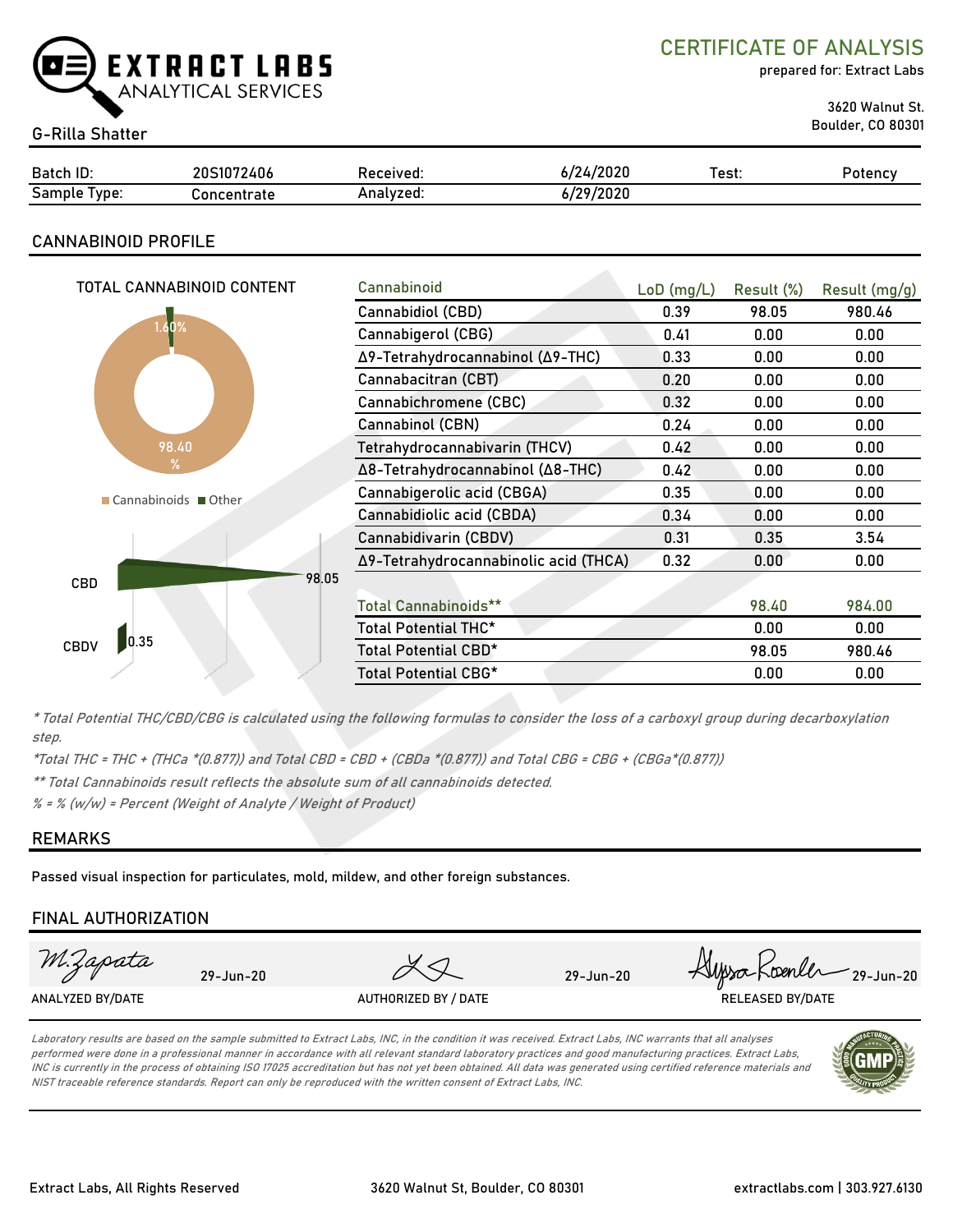

CERTIFICATE OF ANALYSIS

prepared for: Extract Labs

 3620 Walnut St. Boulder, CO 80301

### G-Rilla Shatter

| Batch ID:                | 6/24/2020<br>20S1072406<br>Received: |                         | Test:    | <b>Residual Solvents</b> |                     |  |
|--------------------------|--------------------------------------|-------------------------|----------|--------------------------|---------------------|--|
| Sample Type:             | Concentrate                          | Analyzed:               | 7/1/2020 |                          |                     |  |
| <b>RESIDUAL SOLVENTS</b> |                                      |                         |          |                          |                     |  |
| <b>SOLVENT</b>           |                                      | <b>REPORTABLE RANGE</b> |          |                          | <b>RESULT</b> (ppm) |  |
| Acetone                  |                                      | 100-1000                |          |                          | 0.00                |  |
| Acetonitrile             |                                      | 100-1000                |          |                          | 0.00                |  |
| <b>Benzene</b>           |                                      | $0.2 - 4$               |          |                          | 0.00                |  |
|                          |                                      |                         |          |                          | <b>000</b>          |  |

| <b>Butanes</b>           | 100-1000   | 0.00 |
|--------------------------|------------|------|
| Ethanol                  | 100-1000   | 0.00 |
| Heptane                  | 100-1000   | 0.00 |
| Hexanes                  | $6 - 120$  | 0.00 |
| <b>Isopropyl Alcohol</b> | 100-1000   | 0.00 |
| Methanol                 | 100-1000   | 0.00 |
| Pentane                  | 100-1000   | 0.00 |
| Propane                  | 100-1000   | 0.00 |
| Toluene                  | $18 - 360$ | 0.00 |
| Xylenes                  | 43-860     | 0.00 |

### REMARKS

Passed visual inspection for particulates, mold, mildew, and other foreign substances.

### FINAL AUTHORIZATION

1-Jul-20 Alyssa Roenler 2-Jul-20 O. Cooley ANALYZED BY/DATE $^{\nu}$  authorized by / Date the contract of the released by/date released by/date

Laboratory results are based on the sample submitted to Extract Labs, INC, in the condition it was received. Extract Labs, INC warrants that all analyses performed were done in a professional manner in accordance with all relevant standard laboratory practices and good manufacturing practices. Extract Labs, INC is currently in the process of obtaining ISO 17025 accreditation but has not yet been obtained. All data was generated using certified reference materials and NIST traceable reference standards. Report can only be reproduced with the written consent of Extract Labs, INC.